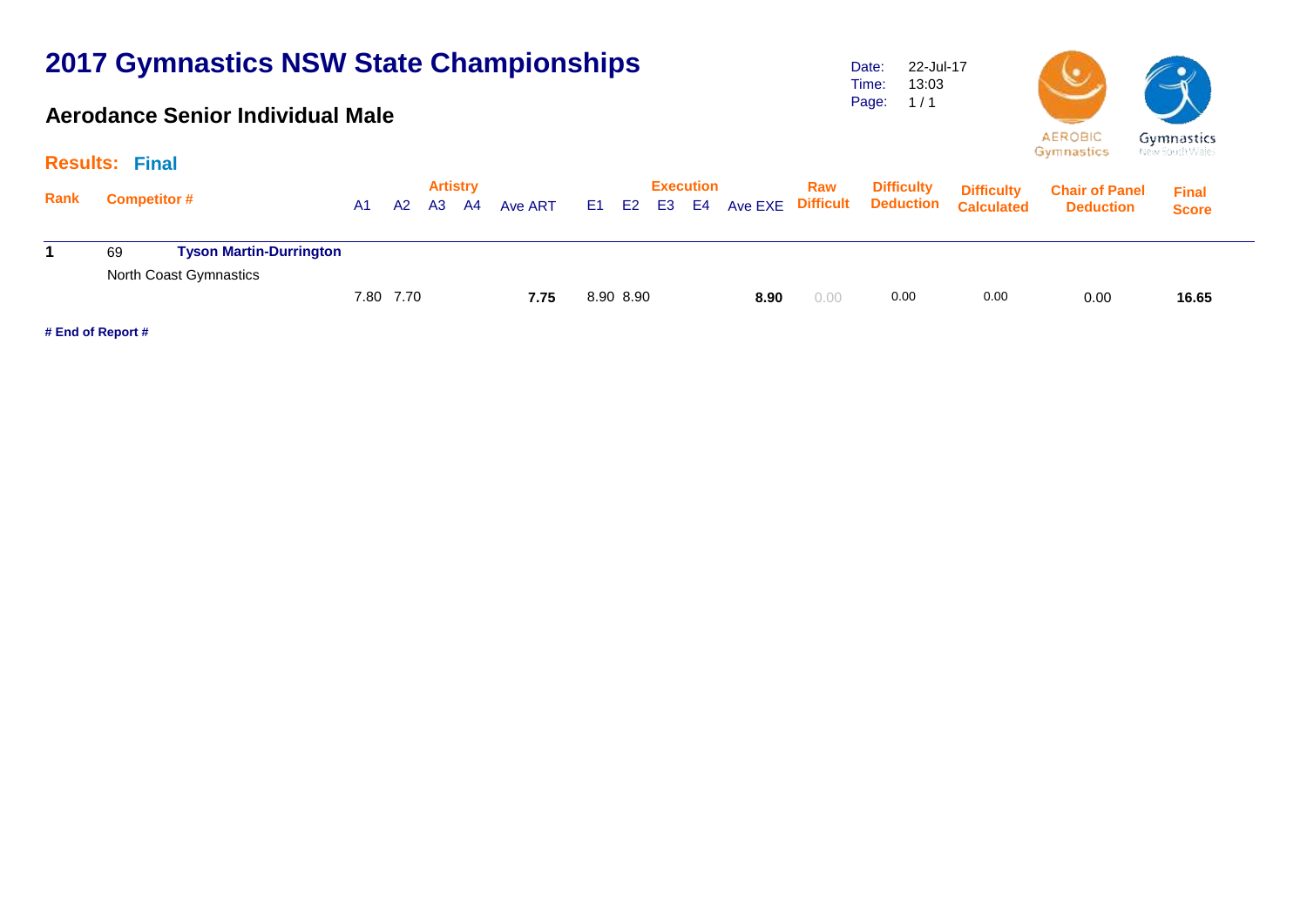### **AeroDance Intermediate Individual**

Date: Time: Page: 1 / 1 22-Jul-17 12:50





Gymnastics

|                         | <b>Results: Final</b> |                              |                |           |                 |  |                |    |           |                |                  |            |                  |                   |                   |                       |              |  |  |
|-------------------------|-----------------------|------------------------------|----------------|-----------|-----------------|--|----------------|----|-----------|----------------|------------------|------------|------------------|-------------------|-------------------|-----------------------|--------------|--|--|
| Rank                    |                       | <b>Competitor#</b>           |                |           | <b>Artistry</b> |  |                |    |           |                | <b>Execution</b> |            | Raw              | <b>Difficulty</b> | <b>Difficulty</b> | <b>Chair of Panel</b> | <b>Final</b> |  |  |
|                         |                       |                              | A <sub>1</sub> | A2        | A3 A4           |  | <b>Ave ART</b> | E1 | E2        | E <sub>3</sub> |                  | E4 Ave EXE | <b>Difficult</b> | <b>Deduction</b>  | <b>Calculated</b> | <b>Deduction</b>      | <b>Score</b> |  |  |
| $\mathbf 1$             | 57                    | <b>Elian Jabbour</b>         |                |           |                 |  |                |    |           |                |                  |            |                  |                   |                   |                       |              |  |  |
|                         |                       | <b>Kinetic Force Fitness</b> |                |           |                 |  |                |    |           |                |                  |            |                  |                   |                   |                       |              |  |  |
|                         |                       |                              |                | 8.90 8.90 |                 |  | 8.90           |    | 9.70 9.60 |                |                  | 9.65       | 0.00             | 0.00              | 0.00              | 0.00                  | 18.55        |  |  |
| $\overline{2}$          | 51                    | <b>Carissa Uno</b>           |                |           |                 |  |                |    |           |                |                  |            |                  |                   |                   |                       |              |  |  |
|                         |                       | <b>Sydney West Gymsports</b> |                |           |                 |  |                |    |           |                |                  |            |                  |                   |                   |                       |              |  |  |
|                         |                       |                              |                | 8.60 8.80 |                 |  | 8.70           |    | 9.50 9.50 |                |                  | 9.50       | 0.00             | 0.00              | 0.00              | 0.00                  | 18.20        |  |  |
| $\mathbf{3}$            | 55                    | <b>Elisabeth Kidane</b>      |                |           |                 |  |                |    |           |                |                  |            |                  |                   |                   |                       |              |  |  |
|                         |                       | <b>Sydney West Gymsports</b> |                |           |                 |  |                |    |           |                |                  |            |                  |                   |                   |                       |              |  |  |
|                         |                       |                              |                | 8.40 8.60 |                 |  | 8.50           |    | 9.30 9.20 |                |                  | 9.25       | 0.00             | 0.00              | 0.00              | 0.00                  | 17.75        |  |  |
| $\overline{\mathbf{4}}$ | 49                    | <b>Juliah Tolentino</b>      |                |           |                 |  |                |    |           |                |                  |            |                  |                   |                   |                       |              |  |  |
|                         |                       | <b>Kinetic Force Fitness</b> |                |           |                 |  |                |    |           |                |                  |            |                  |                   |                   |                       |              |  |  |
|                         |                       |                              |                | 8.30 8.30 |                 |  | 8.30           |    | 9.50 9.20 |                |                  | 9.35       | 0.00             | 0.00              | 0.00              | 0.00                  | 17.65        |  |  |
| 5                       | 47                    | <b>Taylah Woods</b>          |                |           |                 |  |                |    |           |                |                  |            |                  |                   |                   |                       |              |  |  |
|                         |                       | <b>Sydney West Gymsports</b> |                |           |                 |  |                |    |           |                |                  |            |                  |                   |                   |                       |              |  |  |
|                         |                       |                              |                | 8.30 8.00 |                 |  | 8.15           |    | 9.00 8.90 |                |                  | 8.95       | 0.00             | 0.00              | 0.00              | 0.00                  | 17.10        |  |  |
| 6                       | 59                    | <b>Gabriella Porreca</b>     |                |           |                 |  |                |    |           |                |                  |            |                  |                   |                   |                       |              |  |  |
|                         |                       | <b>Kinetic Force Fitness</b> |                |           |                 |  |                |    |           |                |                  |            |                  |                   |                   |                       |              |  |  |
|                         |                       |                              |                | 8.00 7.60 |                 |  | 7.80           |    | 9.40 9.00 |                |                  | 9.20       | 0.00             | 0.00              | 0.00              | 0.00                  | 17.00        |  |  |
| $\overline{7}$          | 64                    | <b>Nikita Lloyd</b>          |                |           |                 |  |                |    |           |                |                  |            |                  |                   |                   |                       |              |  |  |
|                         | PLC Sydney            |                              |                |           |                 |  |                |    |           |                |                  |            |                  |                   |                   |                       |              |  |  |
|                         |                       |                              |                | 7.80 7.40 |                 |  | 7.60           |    | 9.30 9.00 |                |                  | 9.15       | 0.00             | 0.00              | 0.00              | 0.00                  | 16.75        |  |  |
| 8                       | 53                    | <b>Isabella McDonald</b>     |                |           |                 |  |                |    |           |                |                  |            |                  |                   |                   |                       |              |  |  |
|                         |                       | North Coast Gymnastics       |                |           |                 |  |                |    |           |                |                  |            |                  |                   |                   |                       |              |  |  |
|                         |                       |                              |                | 6.80 7.40 |                 |  | 7.10           |    | 9.40 9.00 |                |                  | 9.20       | 0.00             | 0.00              | 0.00              | 0.00                  | 16.30        |  |  |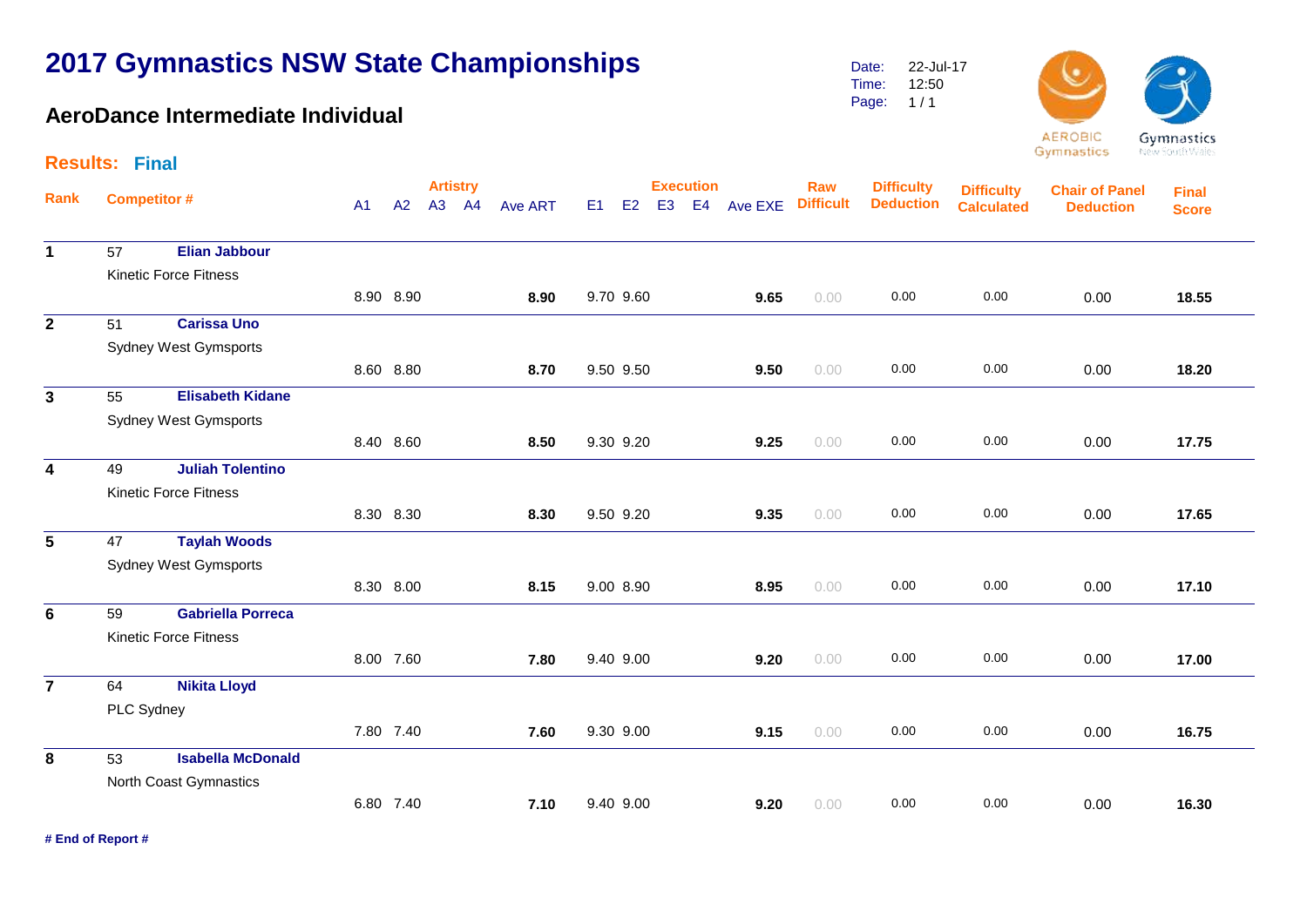### **AeroDance Intermediate Trio**

Date: Time: Page: 1 / 1 22-Jul-17 16:14



Gymnastics New South Wales

| <b>Results: Final</b> |                                            |                                            |                |           |    |                       |                |                |                |                |                        |         |                         |                                       |                                        |                                           |                              |  |
|-----------------------|--------------------------------------------|--------------------------------------------|----------------|-----------|----|-----------------------|----------------|----------------|----------------|----------------|------------------------|---------|-------------------------|---------------------------------------|----------------------------------------|-------------------------------------------|------------------------------|--|
| Rank                  | <b>Competitor #</b>                        |                                            | A <sub>1</sub> | A2        | A3 | <b>Artistry</b><br>A4 | <b>Ave ART</b> | E <sub>1</sub> | E <sub>2</sub> | E <sub>3</sub> | <b>Execution</b><br>E4 | Ave EXE | Raw<br><b>Difficult</b> | <b>Difficulty</b><br><b>Deduction</b> | <b>Difficulty</b><br><b>Calculated</b> | <b>Chair of Panel</b><br><b>Deduction</b> | <b>Final</b><br><b>Score</b> |  |
| 1                     | Carissa Uno, Taylah Woods, Tiana Yan<br>31 |                                            |                |           |    |                       |                |                |                |                |                        |         |                         |                                       |                                        |                                           |                              |  |
|                       |                                            | <b>Sydney West Gymsports</b>               |                |           |    |                       |                |                |                |                |                        |         |                         |                                       |                                        |                                           |                              |  |
|                       |                                            |                                            |                | 9.00 9.00 |    |                       | 9.00           |                | 9.30 9.30      |                |                        | 9.30    | 0.00                    | 0.00                                  | 0.00                                   | 0.00                                      | 18.30                        |  |
| $\mathbf{2}$          | 27                                         | Madison Swan, Madison Rogers, Nikita Lloyd |                |           |    |                       |                |                |                |                |                        |         |                         |                                       |                                        |                                           |                              |  |
|                       | PLC Sydney                                 |                                            |                |           |    |                       |                |                |                |                |                        |         |                         |                                       |                                        |                                           |                              |  |
|                       |                                            |                                            |                | 8.40 8.40 |    |                       | 8.40           |                | 8.90 8.90      |                |                        | 8.90    | 0.00                    | 0.00                                  | 0.00                                   | 0.00                                      | 17.30                        |  |
| 3                     | 29                                         | Lucy McSwiggan, Eleanor Smith, Mia Mariner |                |           |    |                       |                |                |                |                |                        |         |                         |                                       |                                        |                                           |                              |  |
|                       | PLC Sydney                                 |                                            |                |           |    |                       |                |                |                |                |                        |         |                         |                                       |                                        |                                           |                              |  |
|                       |                                            |                                            |                | 6.40 6.40 |    |                       | 6.40           |                | 6.30 6.30      |                |                        | 6.30    | 0.00                    | 0.00                                  | 0.00                                   | 0.20                                      | 12.50                        |  |
|                       |                                            |                                            |                |           |    |                       |                |                |                |                |                        |         |                         |                                       |                                        |                                           |                              |  |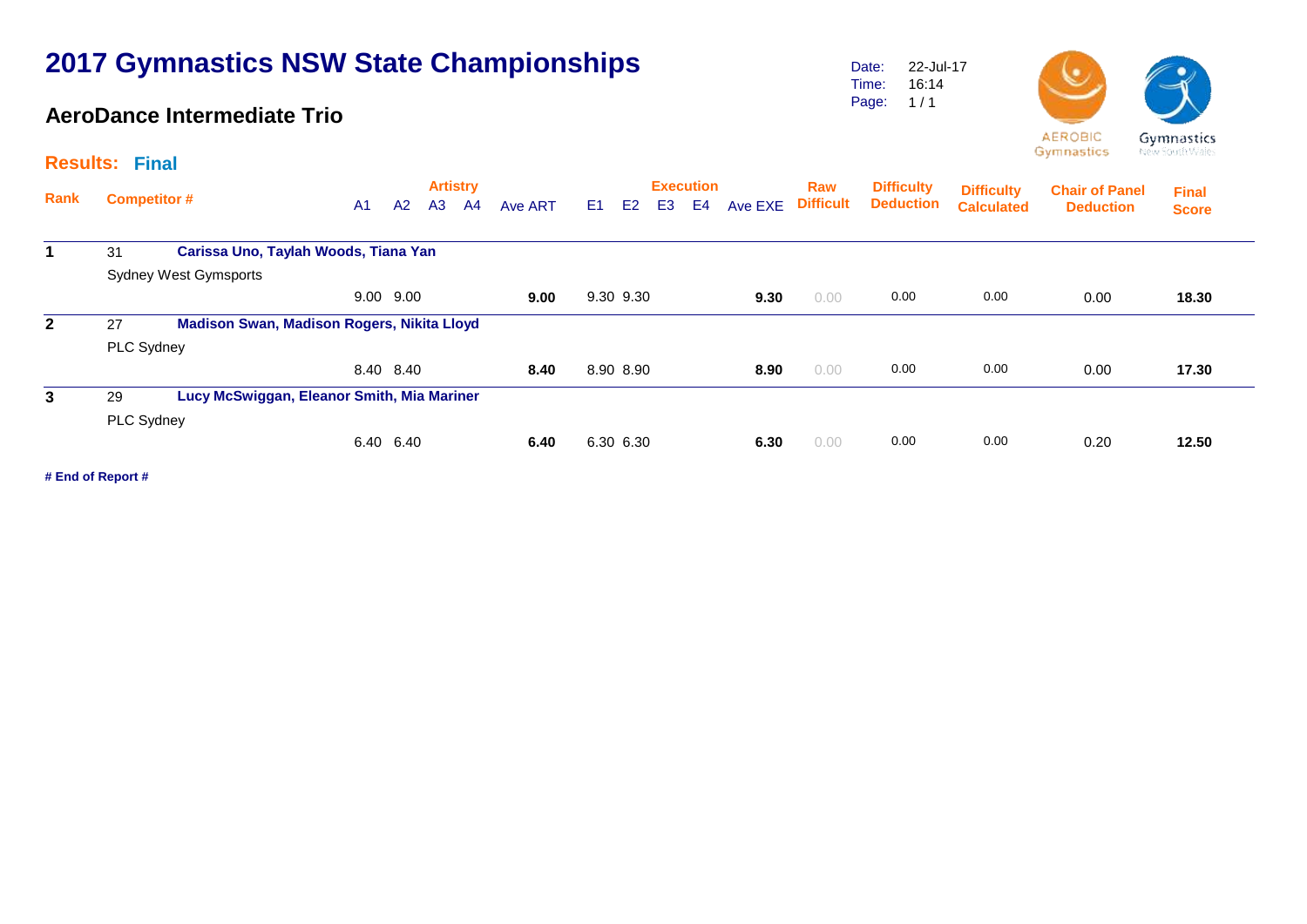### **AeroDance Intermediate Team**

Date: Time: Page: 24-Jul-17 19:07 1 / 1





| <b>Results:</b> | <b>Final</b>                                                                  |                                                                              |                |      |                             |         |      |                |                |                                    |         |                                |                                       |                                        | - ,                                       |                              |  |
|-----------------|-------------------------------------------------------------------------------|------------------------------------------------------------------------------|----------------|------|-----------------------------|---------|------|----------------|----------------|------------------------------------|---------|--------------------------------|---------------------------------------|----------------------------------------|-------------------------------------------|------------------------------|--|
| <b>Rank</b>     | <b>Competitor#</b>                                                            |                                                                              | A <sub>1</sub> | A2   | <b>Artistry</b><br>A3<br>A4 | Ave ART | E1 = | E <sub>2</sub> | E <sub>3</sub> | <b>Execution</b><br>E <sub>4</sub> | Ave EXE | <b>Raw</b><br><b>Difficult</b> | <b>Difficulty</b><br><b>Deduction</b> | <b>Difficulty</b><br><b>Calculated</b> | <b>Chair of Panel</b><br><b>Deduction</b> | <b>Final</b><br><b>Score</b> |  |
|                 | Jordan Brett, Ruby Clarke, Elisabeth Kidane, Tiana Yan, Keziah Carating<br>25 |                                                                              |                |      |                             |         |      |                |                |                                    |         |                                |                                       |                                        |                                           |                              |  |
|                 |                                                                               | Sydney West Gymsports                                                        |                |      |                             |         |      |                |                |                                    |         |                                |                                       |                                        |                                           |                              |  |
|                 |                                                                               |                                                                              | 7.00           | 7.00 |                             | 7.00    |      | 8.00 8.00      |                |                                    | 8.00    | 0.00                           | 0.00                                  | 0.00                                   | 0.00                                      | 15.00                        |  |
|                 | 23                                                                            | Jack Thepsourinthone, Casey Rogan, Alix Boyle, Amalia Lia, Kaitlyn Bonifacio |                |      |                             |         |      |                |                |                                    |         |                                |                                       |                                        |                                           |                              |  |
|                 |                                                                               | Non Stop Dance Company                                                       |                |      |                             |         |      |                |                |                                    |         |                                |                                       |                                        |                                           |                              |  |
|                 |                                                                               |                                                                              | 6.30           | 6.30 |                             | 6.30    |      | 7.10 7.10      |                |                                    | 7.10    | 0.00                           | 0.00                                  | 0.00                                   | 0.00                                      | 13.40                        |  |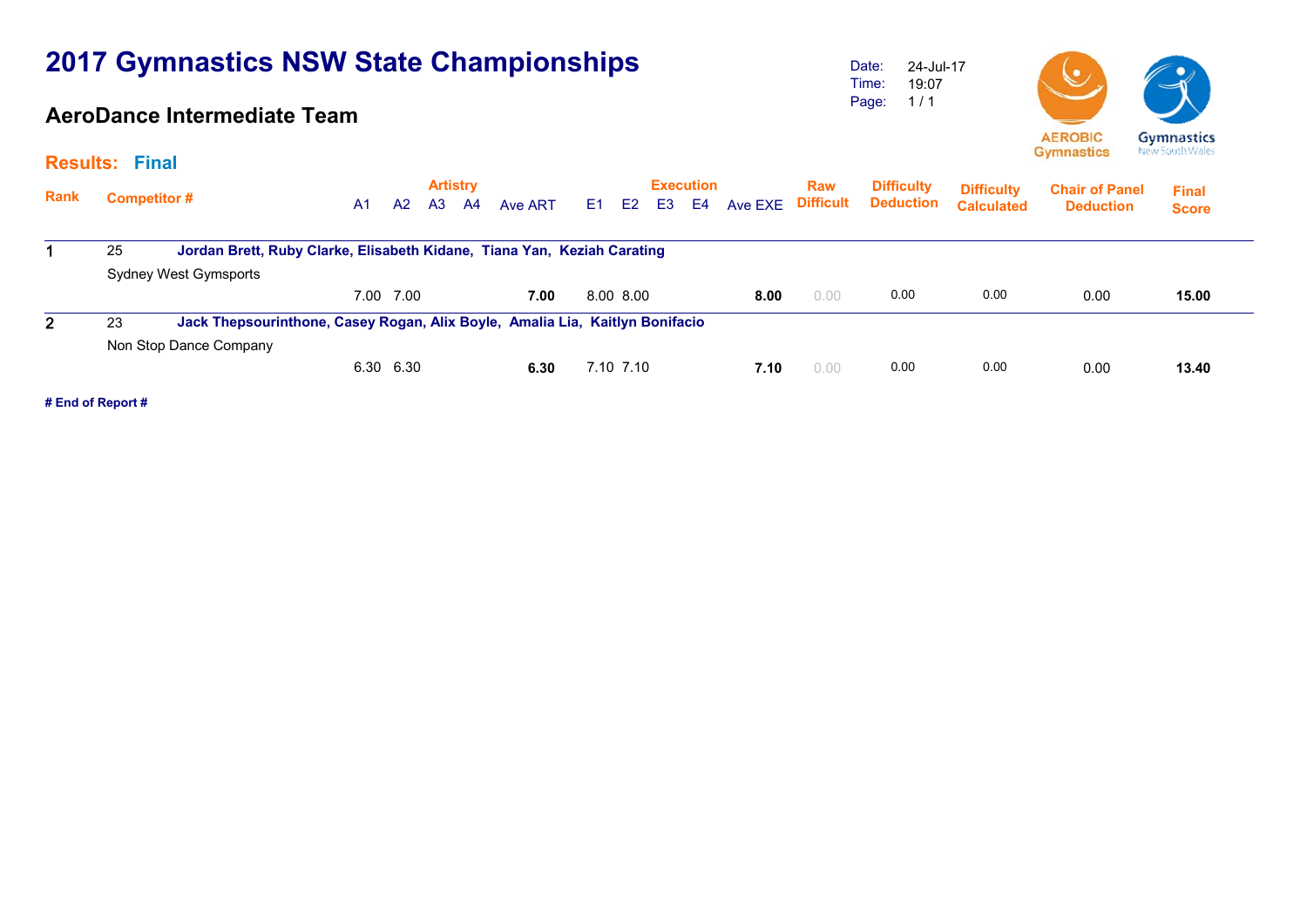### **AeroDance Junior Individual**

Date: Time: Page: 1 / 1 22-Jul-17 12:10



Gymnastics

New South Wales

|                 | <b>Results: Final</b> |                              |    |                       |    |                |      |    |                |                        |         |                         |                                       |                                        |                                           |                              |       |  |
|-----------------|-----------------------|------------------------------|----|-----------------------|----|----------------|------|----|----------------|------------------------|---------|-------------------------|---------------------------------------|----------------------------------------|-------------------------------------------|------------------------------|-------|--|
| Rank            | <b>Competitor#</b>    | A <sub>1</sub>               | A2 | <b>Artistry</b><br>A3 | A4 | <b>Ave ART</b> | E1   | E2 | E <sub>3</sub> | <b>Execution</b><br>E4 | Ave EXE | Raw<br><b>Difficult</b> | <b>Difficulty</b><br><b>Deduction</b> | <b>Difficulty</b><br><b>Calculated</b> | <b>Chair of Panel</b><br><b>Deduction</b> | <b>Final</b><br><b>Score</b> |       |  |
| $\mathbf 1$     | 42                    | <b>Nadia Wang</b>            |    |                       |    |                |      |    |                |                        |         |                         |                                       |                                        |                                           |                              |       |  |
|                 |                       | <b>Sydney West Gymsports</b> |    |                       |    |                |      |    |                |                        |         |                         |                                       |                                        |                                           |                              |       |  |
|                 |                       |                              |    | 8.30 8.10             |    |                | 8.20 |    | 8.90 9.00      |                        |         | 8.95                    | 0.00                                  | 0.00                                   | 0.00                                      | 0.00                         | 17.15 |  |
| $\overline{2}$  | 40                    | <b>Jessica Naman</b>         |    |                       |    |                |      |    |                |                        |         |                         |                                       |                                        |                                           |                              |       |  |
|                 |                       | <b>Sydney West Gymsports</b> |    |                       |    |                |      |    |                |                        |         |                         |                                       |                                        |                                           |                              |       |  |
|                 |                       |                              |    | 7.60 8.20             |    |                | 7.90 |    | 8.70 9.00      |                        |         | 8.85                    | 0.00                                  | 0.00                                   | 0.00                                      | 0.00                         | 16.75 |  |
| $\mathbf{3}$    | 44                    | <b>Patricia Siriphan</b>     |    |                       |    |                |      |    |                |                        |         |                         |                                       |                                        |                                           |                              |       |  |
|                 |                       | <b>Sydney West Gymsports</b> |    |                       |    |                |      |    |                |                        |         |                         |                                       |                                        |                                           |                              |       |  |
|                 |                       |                              |    | 7.90 7.60             |    |                | 7.75 |    | 8.60 8.80      |                        |         | 8.70                    | 0.00                                  | 0.00                                   | 0.00                                      | 0.00                         | 16.45 |  |
| $\overline{4}$  | 45                    | <b>Amy Waters</b>            |    |                       |    |                |      |    |                |                        |         |                         |                                       |                                        |                                           |                              |       |  |
|                 |                       | <b>Sydney West Gymsports</b> |    |                       |    |                |      |    |                |                        |         |                         |                                       |                                        |                                           |                              |       |  |
|                 |                       |                              |    | 7.00 7.50             |    |                | 7.25 |    | 9.20 9.00      |                        |         | 9.10                    | 0.00                                  | 0.00                                   | 0.00                                      | 0.00                         | 16.35 |  |
| $5\phantom{.0}$ | 39                    | <b>Mackenzie Manev</b>       |    |                       |    |                |      |    |                |                        |         |                         |                                       |                                        |                                           |                              |       |  |
|                 | PLC Sydney            |                              |    |                       |    |                |      |    |                |                        |         |                         |                                       |                                        |                                           |                              |       |  |
|                 |                       |                              |    | 7.20 7.00             |    |                | 7.10 |    | 8.70 8.50      |                        |         | 8.60                    | 0.00                                  | 0.00                                   | 0.00                                      | 0.00                         | 15.70 |  |
| $6\phantom{1}$  | 37                    | <b>Siko Mkandhla</b>         |    |                       |    |                |      |    |                |                        |         |                         |                                       |                                        |                                           |                              |       |  |
|                 |                       | <b>Kinetic Force Fitness</b> |    |                       |    |                |      |    |                |                        |         |                         |                                       |                                        |                                           |                              |       |  |
|                 |                       |                              |    | 7.10 6.80             |    |                | 6.95 |    | 8.40 8.70      |                        |         | 8.55                    | 0.00                                  | 0.00                                   | 0.00                                      | 0.00                         | 15.50 |  |
|                 |                       |                              |    |                       |    |                |      |    |                |                        |         |                         |                                       |                                        |                                           |                              |       |  |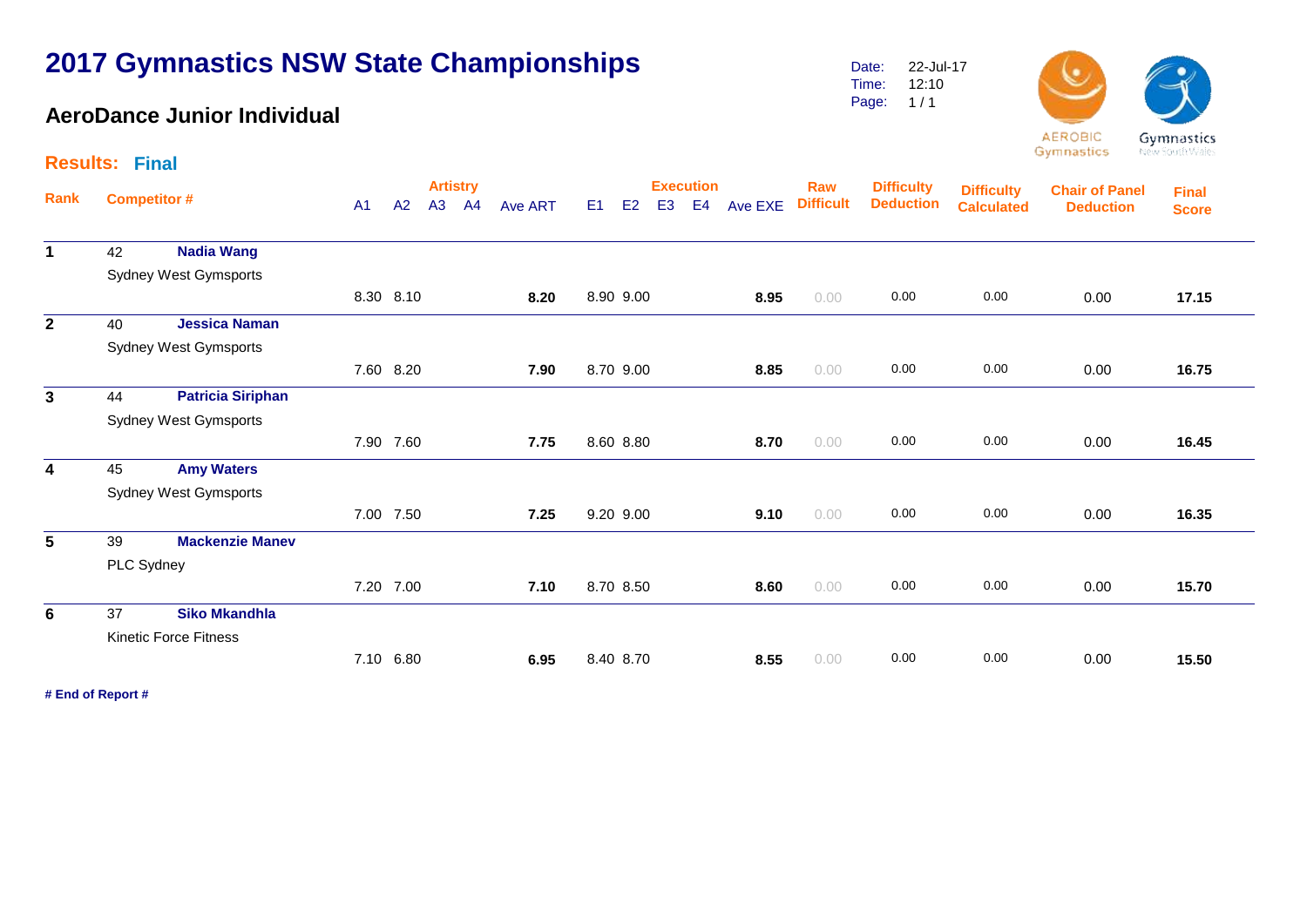#### **AeroDance Junior Trio**

Date: Time: Page: 22-Jul-17 16:04  $1/1$ 



|             | the first parties are able to<br><b>Results: Final</b> |                                              |         |                                |         |                         |                                       |                                        |                                           |                              |  |  |  |  |  |
|-------------|--------------------------------------------------------|----------------------------------------------|---------|--------------------------------|---------|-------------------------|---------------------------------------|----------------------------------------|-------------------------------------------|------------------------------|--|--|--|--|--|
| <b>Rank</b> | <b>Competitor #</b>                                    | <b>Artistry</b><br>A2<br>A3<br>A4<br>A1      | Ave ART | Execution<br>E2<br>E3 E4<br>E1 | Ave EXE | Raw<br><b>Difficult</b> | <b>Difficulty</b><br><b>Deduction</b> | <b>Difficulty</b><br><b>Calculated</b> | <b>Chair of Panel</b><br><b>Deduction</b> | <b>Final</b><br><b>Score</b> |  |  |  |  |  |
|             | 33                                                     | Amy Waters, Patricia Siriphan, Jessica Naman |         |                                |         |                         |                                       |                                        |                                           |                              |  |  |  |  |  |
|             | Sydney West Gymsports                                  | 6.60 6.60                                    | 6.60    | 7.60 7.60                      | 7.60    | 0.00                    | 0.00                                  | 0.00                                   | 0.00                                      | 14.20                        |  |  |  |  |  |